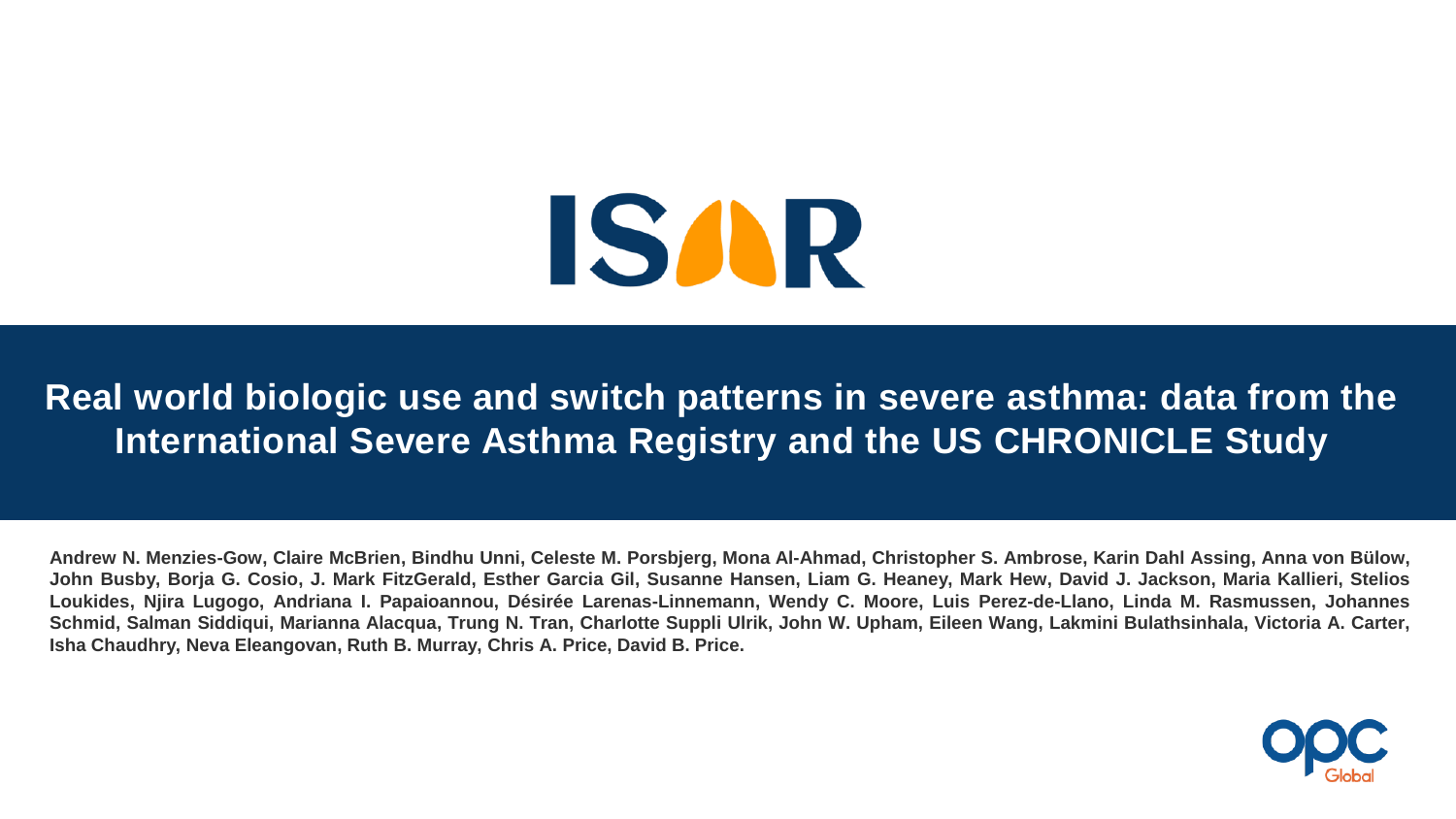#### **Background Company <b>CODIC CODIC CODIC CODIC CODIC CODIC CODIC CODIC CODIC CODIC CODIC CODIC CODIC CODIC CODIC CODIC CODIC CODIC CODIC**

- With the advent of personalized medicine, biologic therapy is becoming widely used for severe asthma.
- The anti-IgE therapy omalizumab was the first biologic therapy for severe asthma. Other biologics include anti-IL5/5R (mepolizumab, reslizumab and benralizumab) and anti-IL4/13 (dupilumab) therapies.
- Despite growing evidence on the efficacy of biologics in asthma management, detailed knowledge of how biologics are actually used in real life is lacking.
- Large databases such as ISAR (international) and the CHRONICLE study (USA) enable us to study the use of biologics in severe asthma treatment.

- 1. Describe biologic treatment frequency, patterns of use and reasons for biologic treatment discontinuation and switching in a real-life severe asthma cohort.
- 2. Identify individual patient-level factors associated with biologic stopping or switching *versus* continuation.

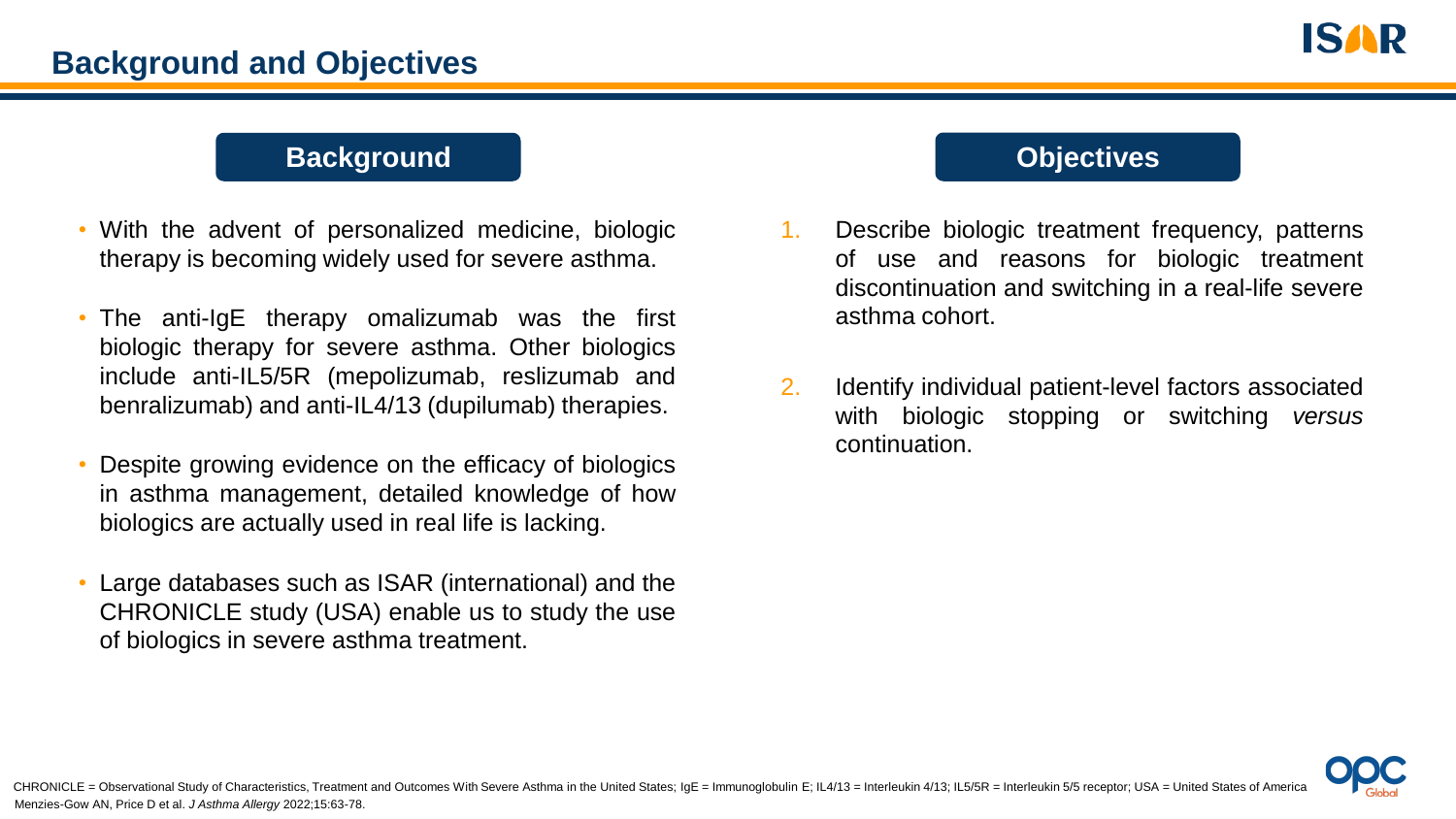



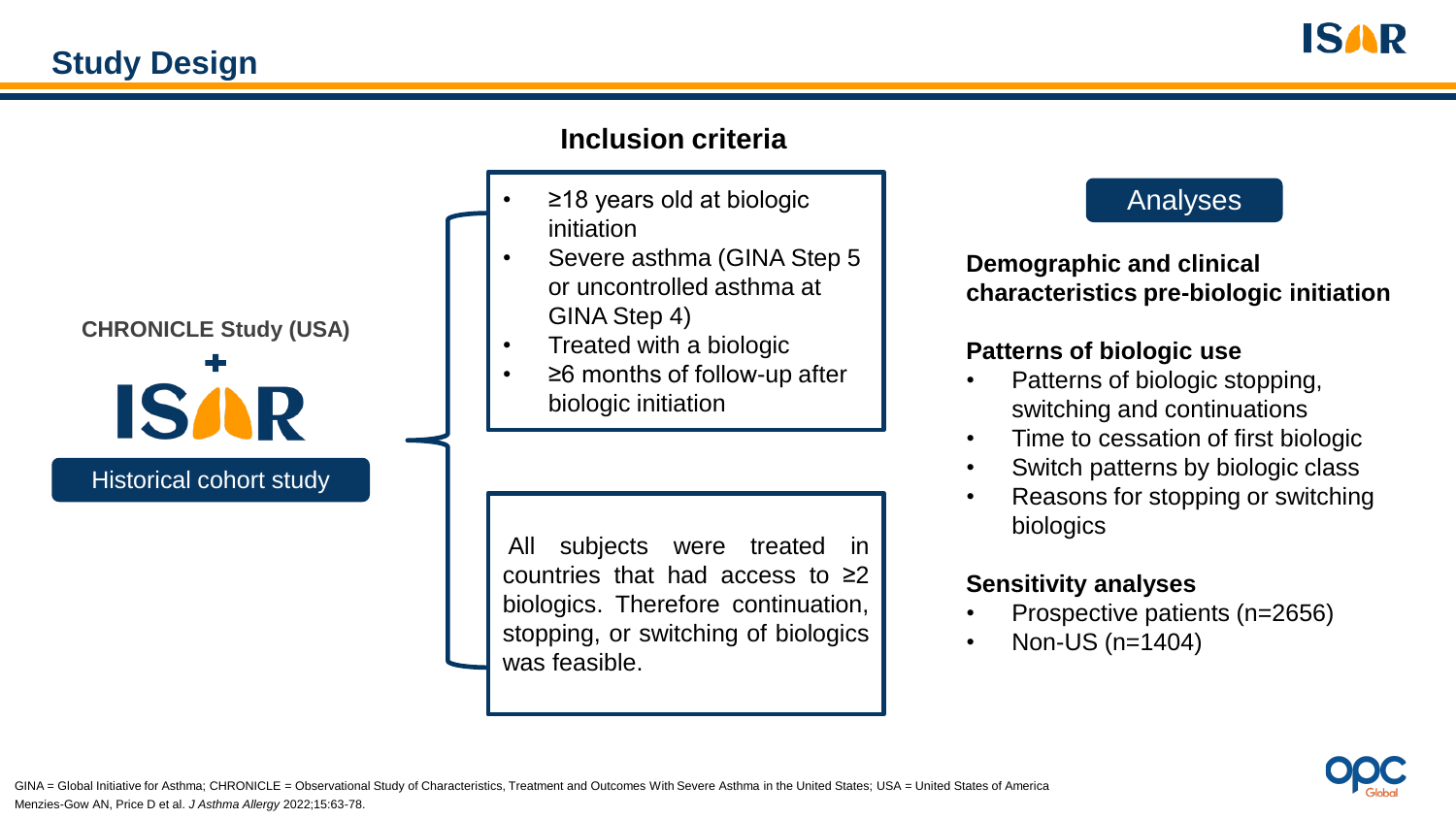# **Demographic and clinical characteristics of severe asthma patients before initiation of the first biologic**





■ Continued ■ Stopped ■ Switched

CRS and/or NP refers to CRS with NP, eosinophilic CRS or CRS without nasal polyps.

Menzies-Gow AN, Price D et al. *J Asthma Allergy* 2022;15:63-78. BEC = Blood eosinophil count; CRS = Chronic rhinosinusitis; FeNO = Fractional exhaled nitric oxide; FEV1 = Forced expiratory volume in 1 second; FVC = Forced vital capacity; LTOCS = Long-term oral corticosteroids; NP = Nas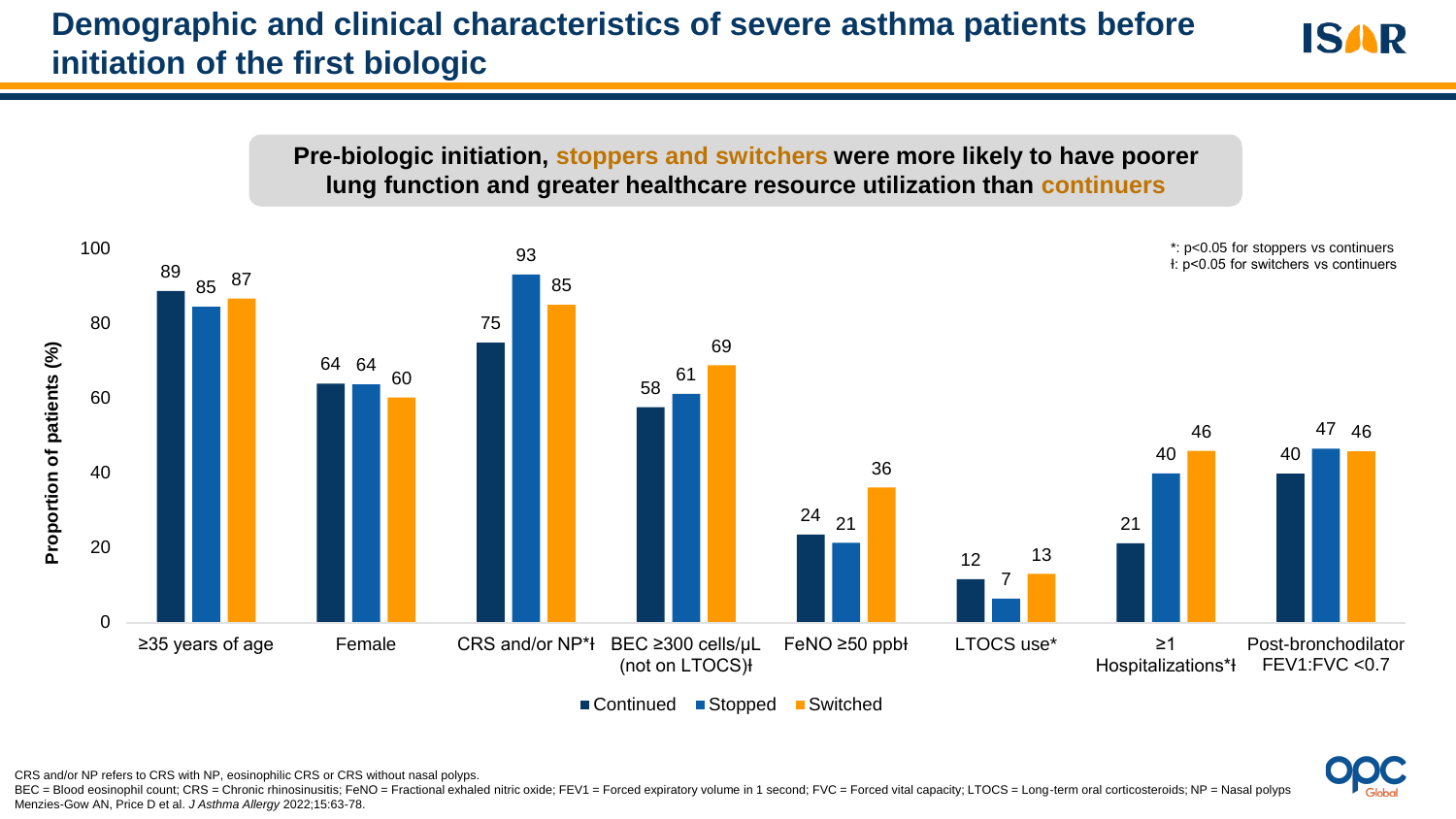**Over time, the proportional use of Anti-IgE therapy ↓ while that of Anti-IL5/5R therapies ↑.**





Menzies-Gow AN, Price D et al. *J Asthma Allergy* 2022;15:63-78. IgE = Immunoglobulin E; IL5/5R = Interleukin 5/5 receptor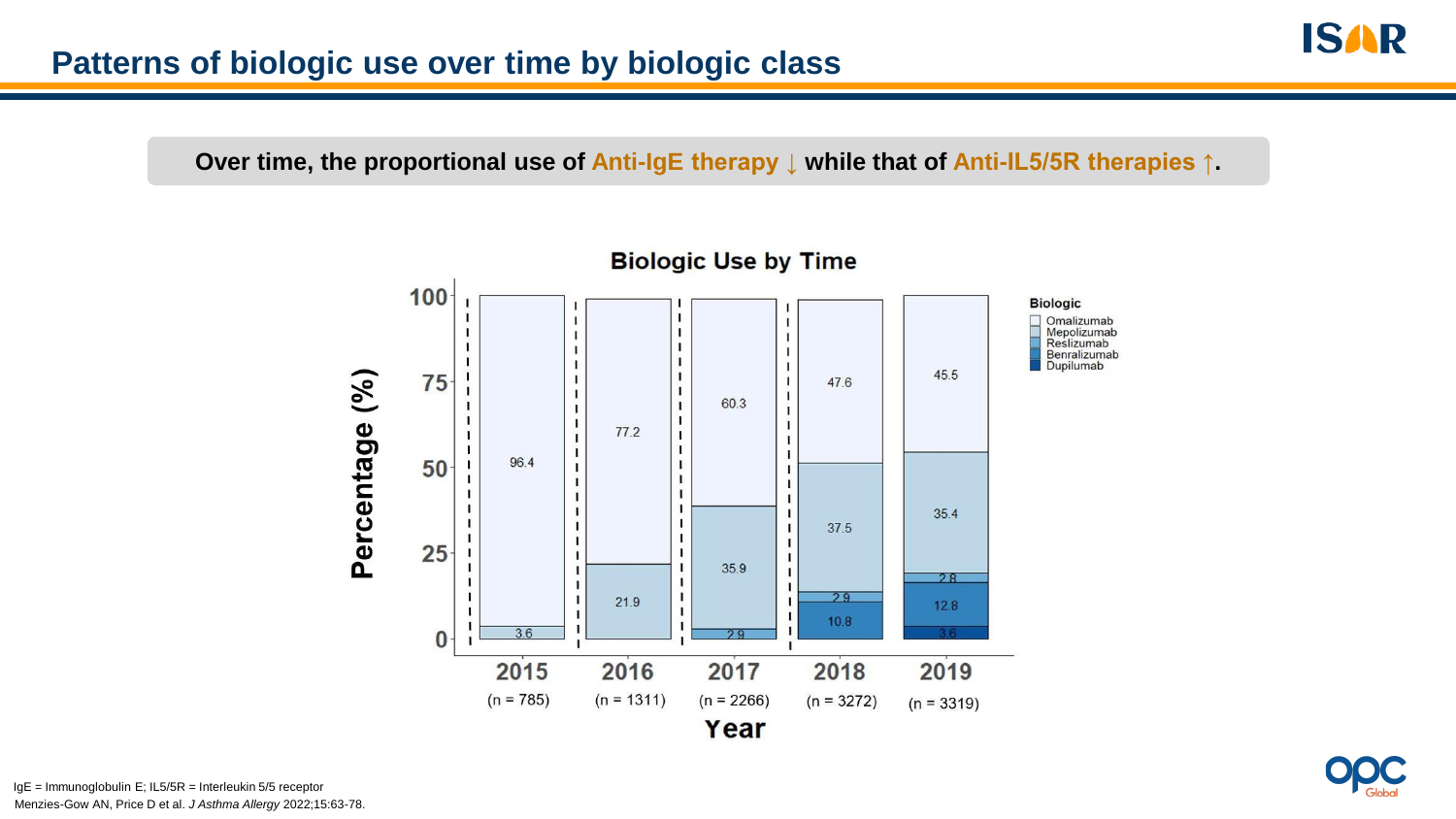#### **Patterns of biologic use in patients with severe asthma**





ISAR = International Severe Asthma Registry; CHRONICLE = Observational Study of Characteristics, Treatment and Outcomes With Severe Asthma in the United States Menzies-Gow AN, Price D et al. *J Asthma Allergy* 2022;15:63-78.

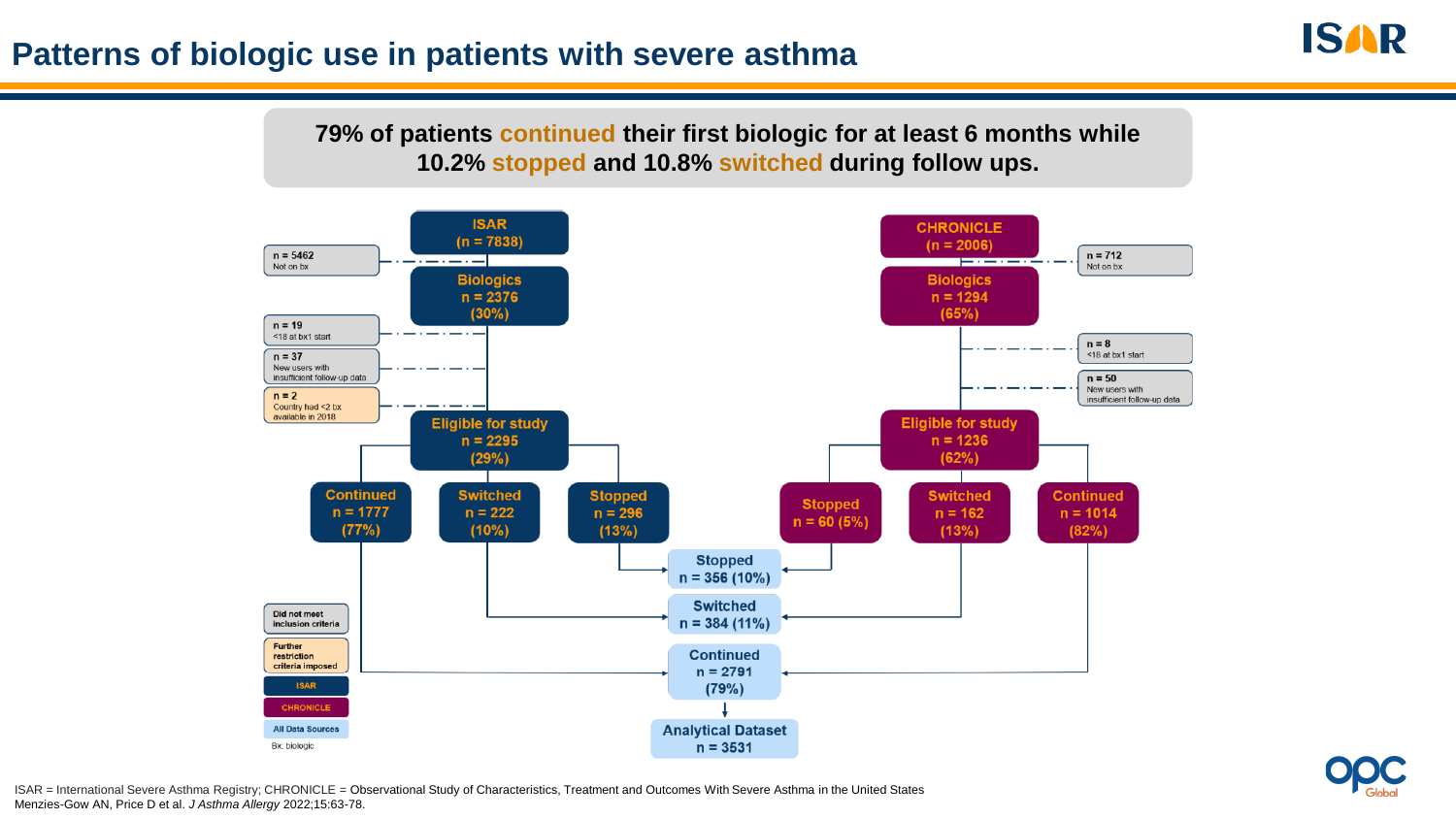### **Time to biologic cessation in patients with severe asthma**





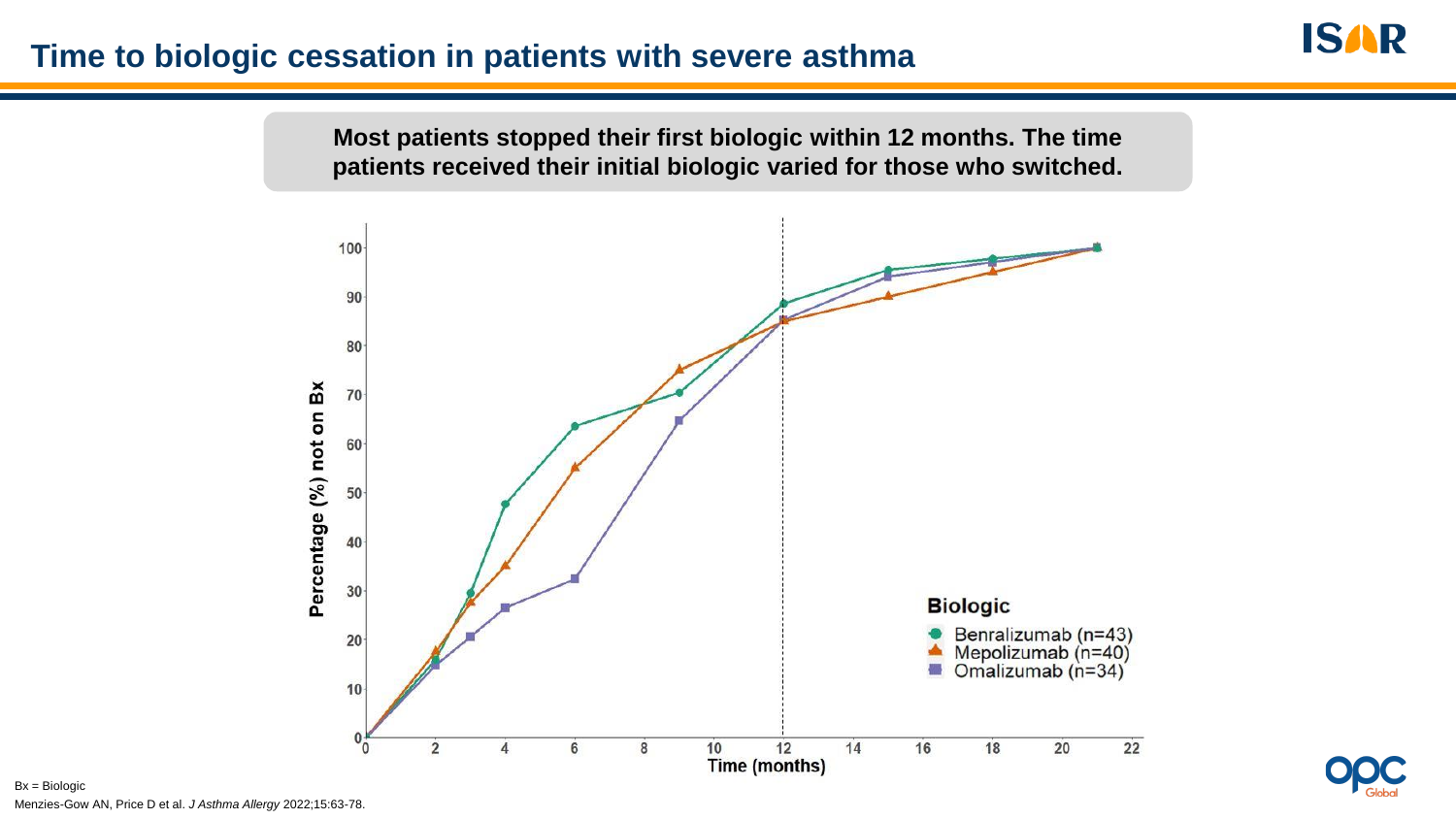#### **Patterns of biologic switches for patients with severe asthma**

**Of patients who stopped or switched their first biologic, the most common first switch was from omalizumab to (or, rarely, combined with) an anti–IL-5/5R.**



Patterns are mutually exclusive; |: or, <, >: sequence of switch; +: add-on use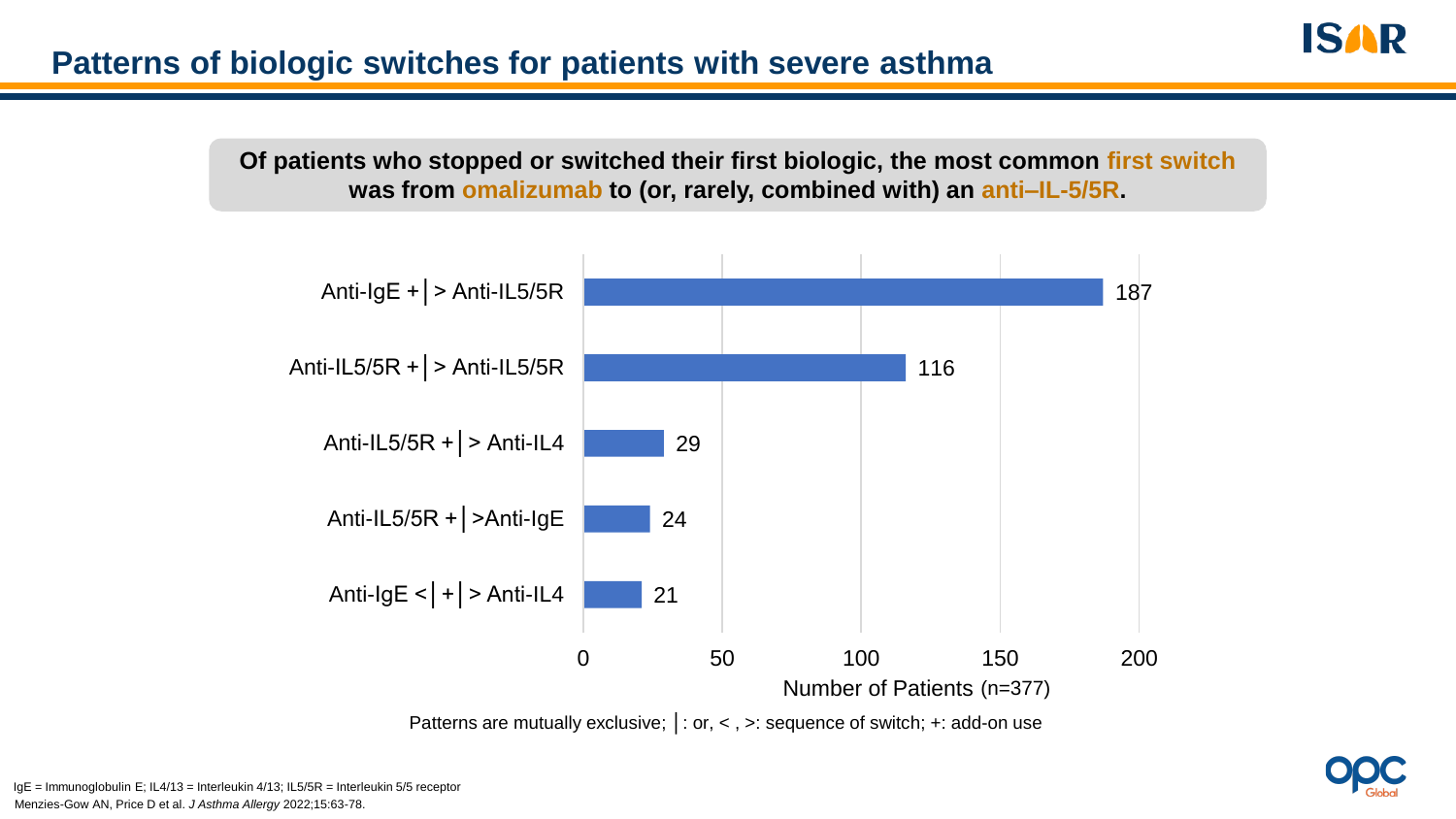# **Patterns of biologic switches by age, LTOCS use, age of asthma onset and presence of nasal polyps**





#### Presence of nasal polyps



 $\blacksquare$  CRSwNP  $\blacksquare$  No NP

#### Age of asthma onset

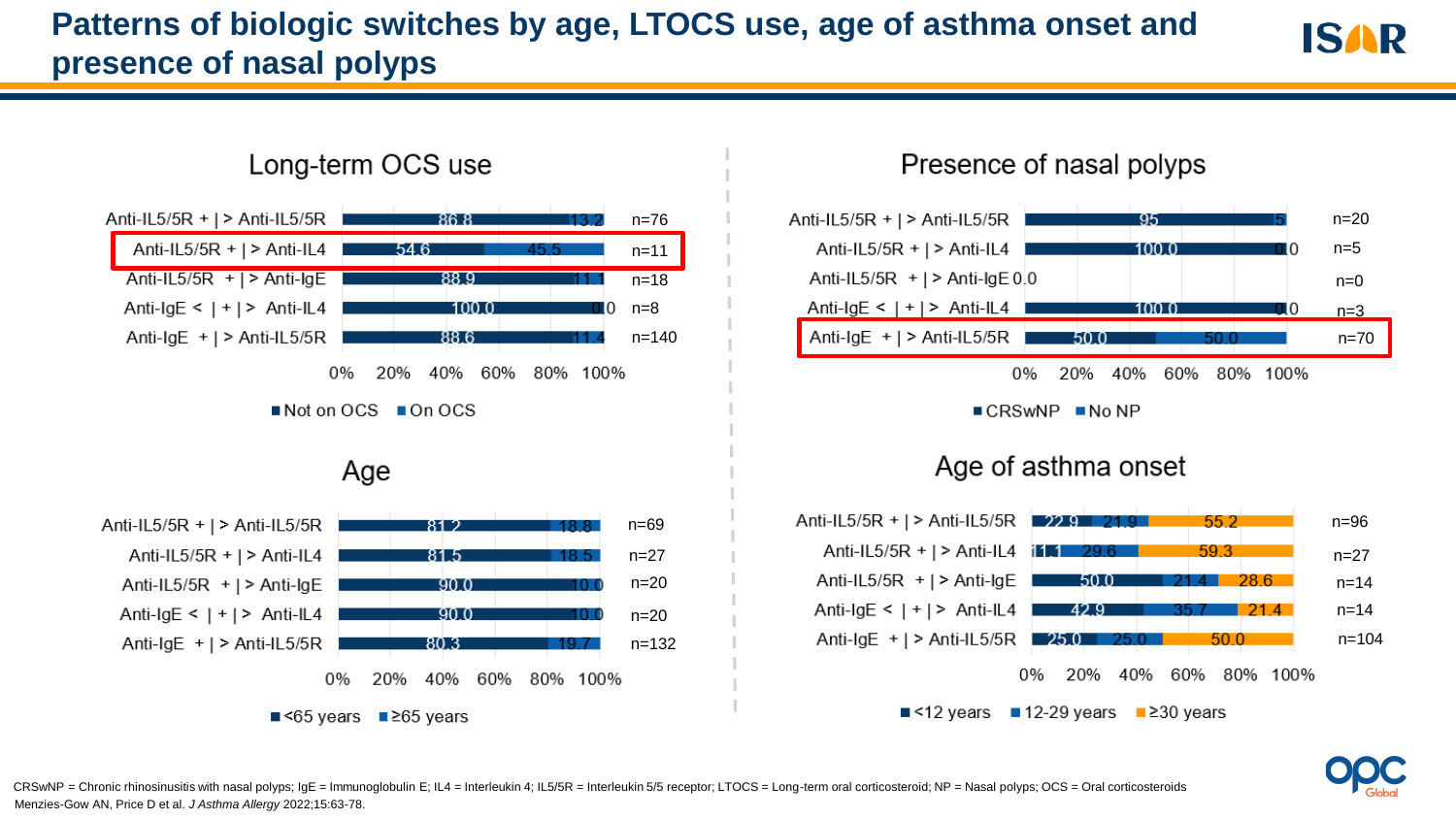**The most commonly cited reasons for stopping or switching a biologic were insufficient clinical efficacy and adverse outcomes.**

| <b>Reason</b>                         | <b>Stopped</b> | <b>Switched</b> |
|---------------------------------------|----------------|-----------------|
|                                       | $(n=139)$      | $(n=280)$       |
| Reason available n (%)                | 113            | 183             |
| <b>Insufficient Clinical Efficacy</b> | 72 (63.7%)     | 158 (86.3%)     |
| <b>Potential Adverse Outcomes</b>     | 18 (15.9%)     | 14 (7.7%)       |
| <b>Biologic Access Restriction</b>    | $8(7.1\%)$     | 5(2.7%)         |
| <b>Patient Preference</b>             | 4(3.5%)        | 3(1.6%)         |
| <b>Other</b>                          | 12 (10.6%)     | 11 (6.0%)       |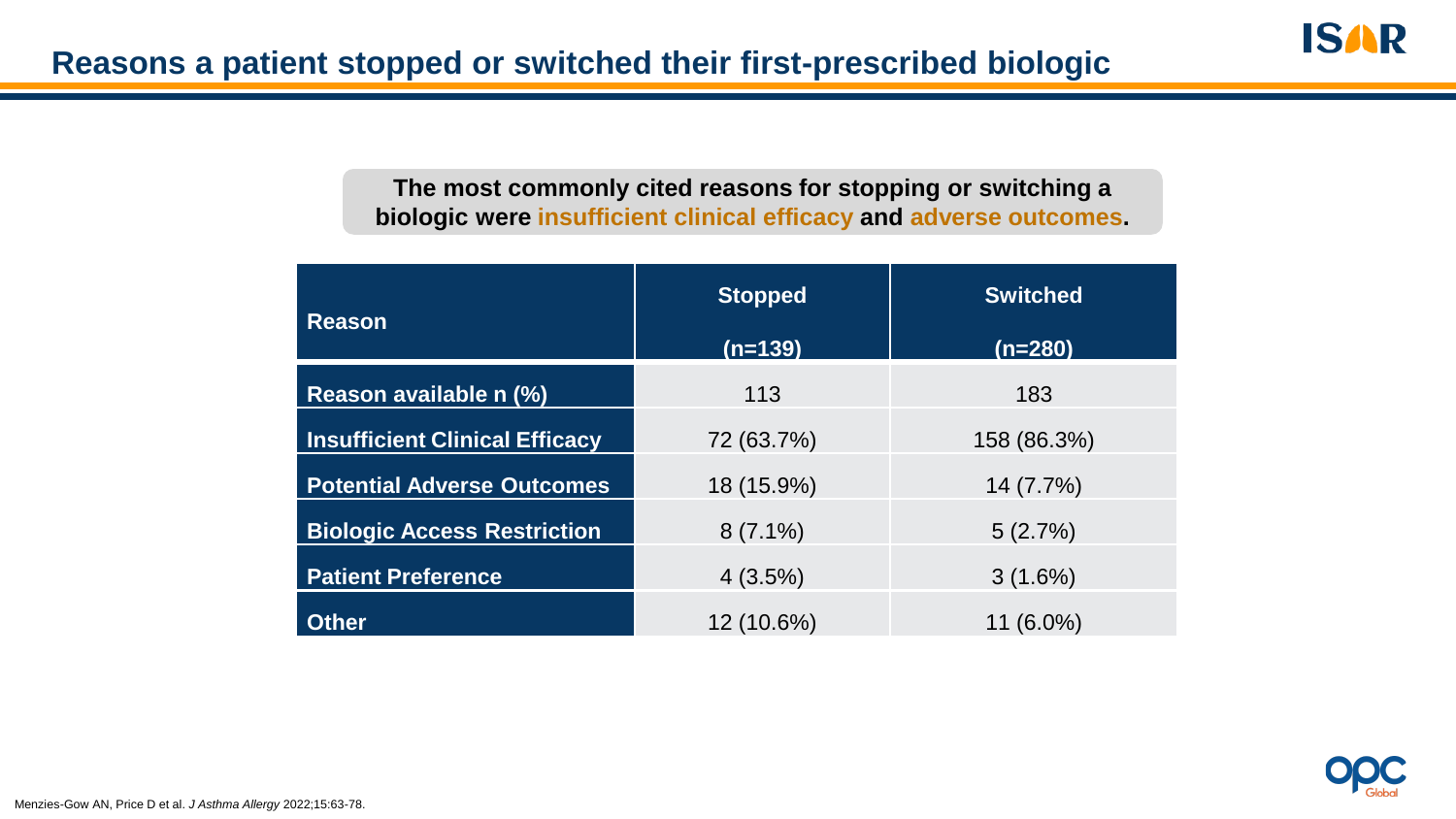# **Sensitivity analyses of prospective and non-US patients: Patterns of biologic use**





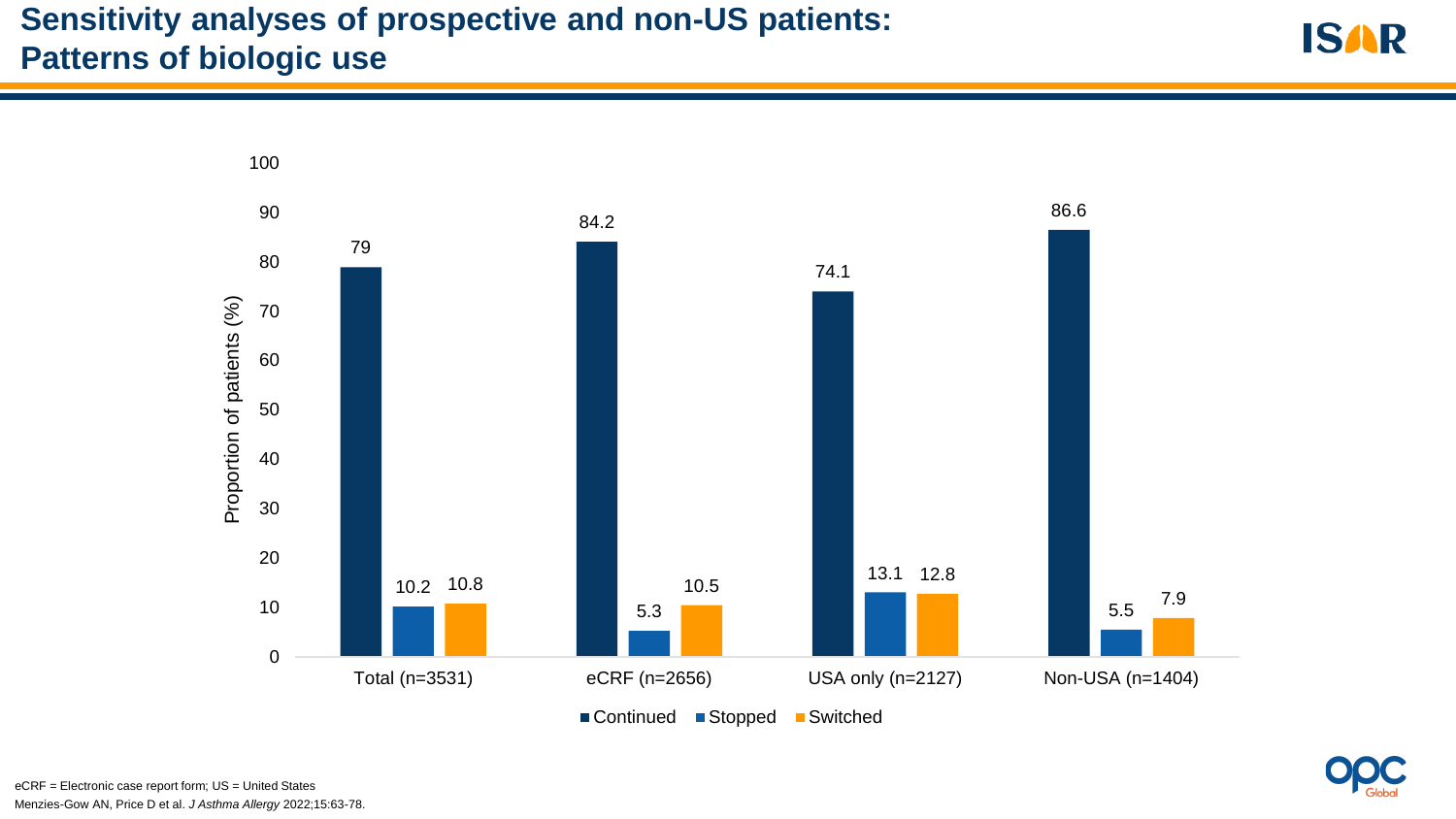## **Sensitivity analyses of prospective and non-US patients: Patterns of first biologic switch**





Menzies-Gow AN, Price D et al. *J Asthma Allergy* 2022;15:63-78. eCRF = Electronic case report form; IgE = Immunoglobulin E; IL4 = Interleukin 4; IL5/5R = Interleukin 5/5 receptor; US = United States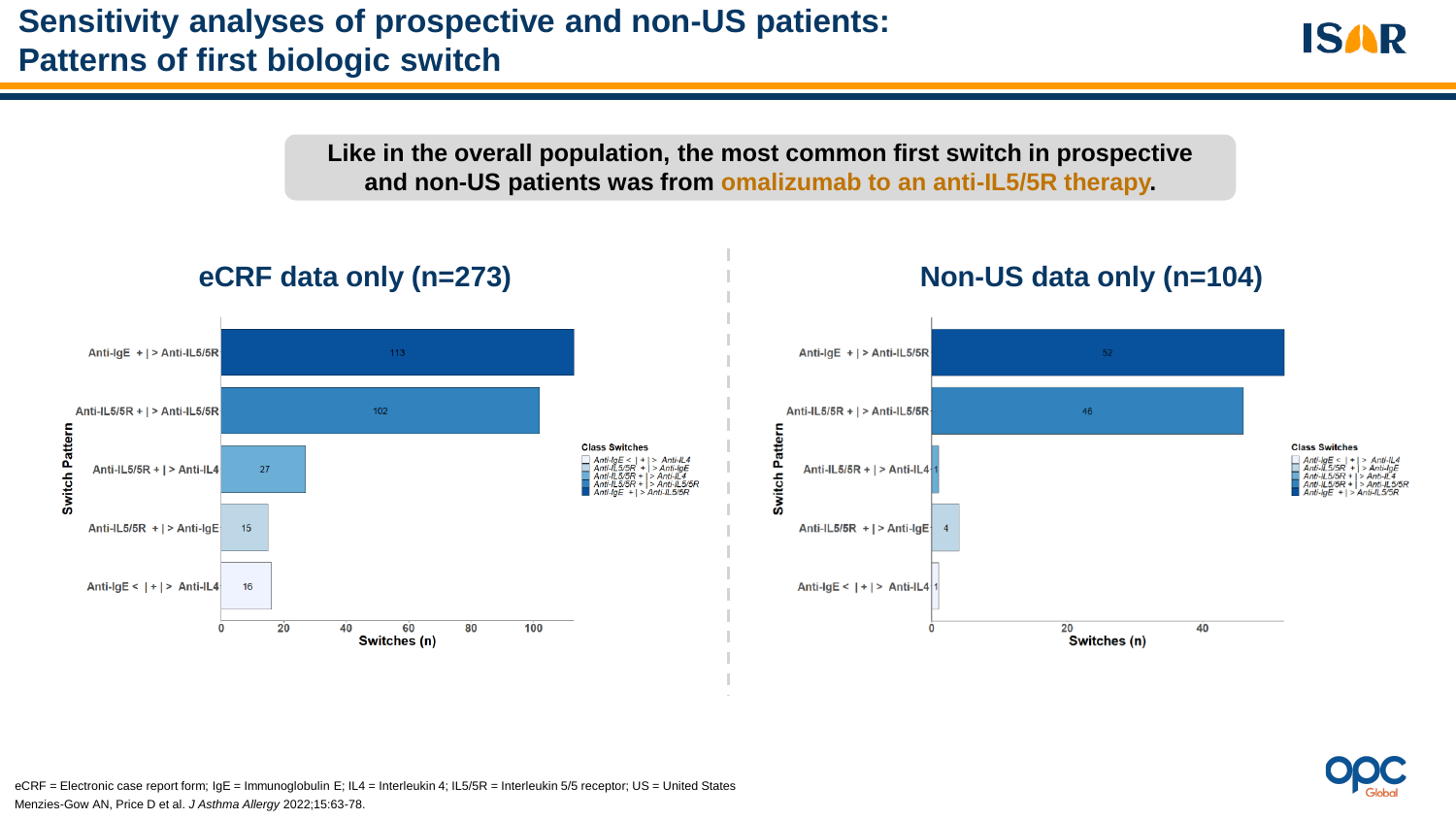

- **Omalizumab was the most common initial biologic in 2015 (88.2%) and benralizumab in 2019 (29.6%)**
- **79% of patients continued treatment with their first biologic, 10.2% stopped and 10.8% switched**
	- Most patients stopped their first biologic within 12 months
- **The most frequent first switch was from omalizumab to an anti-IL5/5R therapy (49.6%)**
	- The most common subsequent switch was from one anti-IL5/5R to another (44.4%)
- **Most frequent reasons for stopping/switching were insufficient efficacy and adverse effects**
	- Stoppers and switchers were more likely to have poorer lung function and greater healthcare resource utilization than continuers
- **The SUNNIE study's description of real-life patterns of continuing, stopping, or switching biologics enhances our understanding of global biologic use**
	- Prospective studies involving structured switching criteria could ascertain optimal strategies to identify patients who may benefit from switching